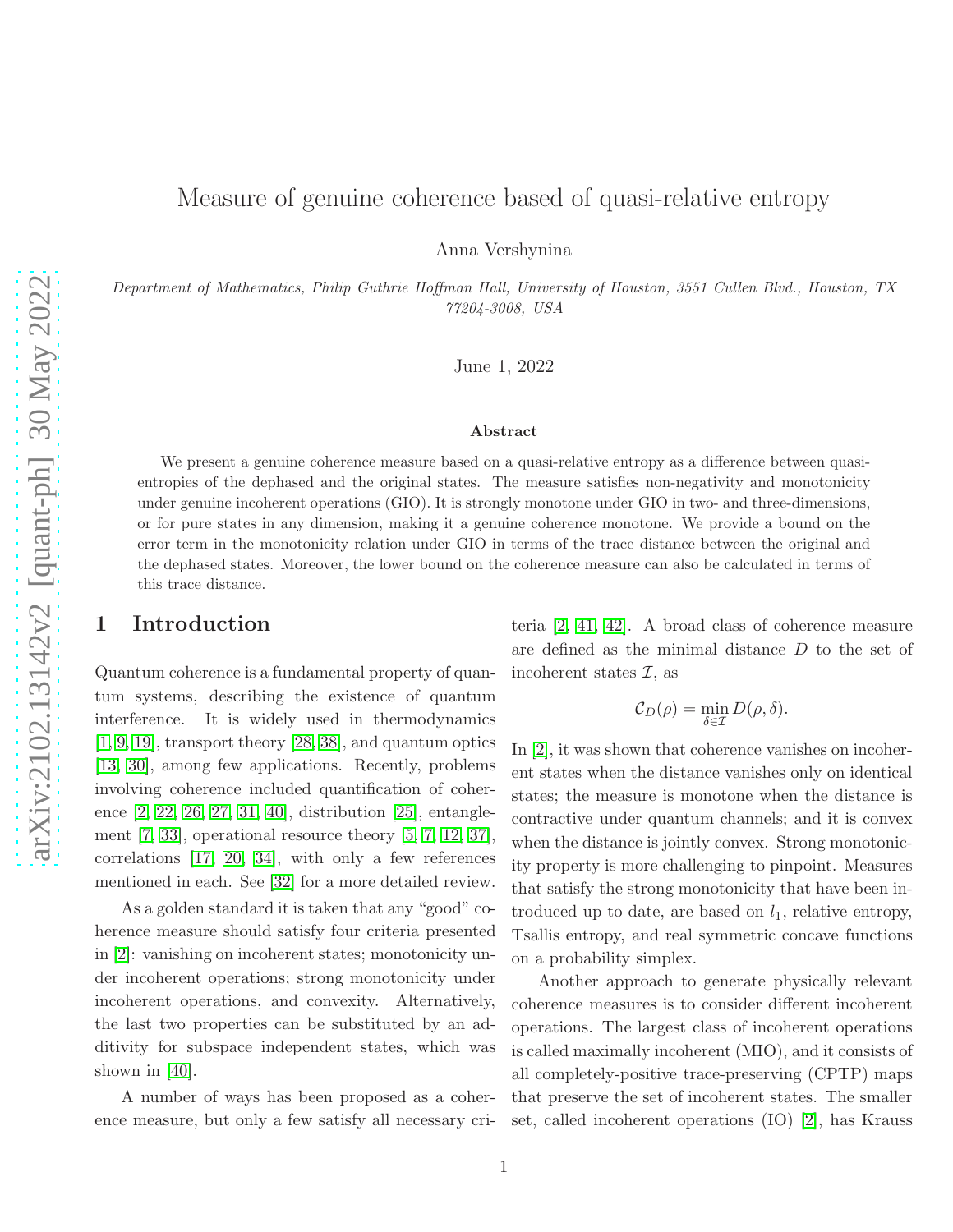operators that each preserve the set of incoherent states (see Definition [2.3\)](#page-1-0). A smaller set consists of strictly incoherent operations (SIO) [\[37,](#page-12-9) [39\]](#page-13-4), which are the result of action on a primary and ancillary systems that do not generate coherence on a primary system, see Definition [2.6.](#page-2-0) And the last class of operations that is discussed in this paper, is called genuine incoherent operations (GIO) [\[10\]](#page-11-7), which act trivially on incoherent states, see Definition [2.4.](#page-2-1) See [\[6\]](#page-11-8) for a larger list of incoherent operations, and their comparison. For these types of incoherent operations one may look at similar properties as the ones presented in [\[2\]](#page-11-3). Restricted to GIO, one would obtain a measure of genuine coherence when it is non-negative and monotone, or a coherence monotone when it is also strongly monotone under GIO.

In [\[10\]](#page-11-7), the following genuine coherence measure was proposed:

$$
C_D(\rho) = D(\rho || \Delta(\rho)) ,
$$

for a distance D, and  $\Delta(\rho)$  being the dephased state in a pre-fixed basis, see Notation [2.2.](#page-1-1) It was shown that this is a genuine coherence measure if the distance is contractive under unital operations. If fact, the monotonicity holds not only for GIO maps but for dephasing-covariant incoherent operations (DIO) as well (the ones that commute with the dephasing operator).

Here we propose another genuine coherence measure based on a quasi-relative entropy:

$$
\mathcal{C}_f(\rho) = S_f(\Delta(\rho)) - S_f(\rho) ,
$$

here  $S_f(\rho)$  is a quasi entropy, which could be defined in two ways, one of which is  $S_f(\rho) = -S_f(\rho||I)$ . The motivation for this definition comes from the relative entropy coherence. It was shown [\[2\]](#page-11-3) that for a relative entropy  $S(\cdot\|\cdot)$ , there is a closed expression of a distance-based coherence measure:

$$
\min_{\delta \in \mathcal{I}} S(\rho || \delta) = S(\rho || \Delta(\rho)) = S(\Delta(\rho)) - S(\rho) .
$$

In general, for quasi-relative entropies neither of these equalities will hold. This can be seen for Tsallis

relative entropy, which is a particular case of a quasirelative entropy. The closest incoherent state is given in [\[27\]](#page-12-5), and it is not a dephased state  $\Delta(\rho)$ . The second equality does not hold either in general.

We show that quasi-relative entropy coherence, which we call  $f$ -coherence, is unique for pure states, non-negative, zero if and only if a state is incoherent, and monotone under GIO maps. Moreover, we give a lower bound on this coherence in terms of a trace distance between a state and its dephased state, we provide an if and only if condition on a GIO map that saturates the monotonicity relation, and bound the error term in the monotonicity relation. Additionally, we investigate when the f-coherence would be monotone under a larger class of SIO maps.

We show that  $f$ -coherence saturates strong monotonicity under GIO maps in two- and three-dimensions, and it satisfies the strong monotonicity under GIO maps in any dimensions for pure states.

# 2 Preliminaries

### 2.1 Coherence

Let  $\mathcal H$  be a d-dimensional Hilbert space. Let us fix a basis  $\mathcal{E} = \{|j\rangle\}_{j=1}^d$  of vectors in  $\mathcal{H}$ .

**2.1 Definition.** A state  $\delta$  is called incoherent if it can be represented as follows

$$
\delta = \sum_j \delta_j \ket{j} \bra{j}.
$$

<span id="page-1-1"></span>2.2 Notation. Denote the set of incoherent states for a fixed basis  $\mathcal{E} = \{ |j\rangle \}_j$  as

$$
\mathcal{I} = \{ \rho = \sum_j p_j \, |j\rangle \, \langle j| \} \, .
$$

A dephasing operation in  $\mathcal E$  basis is the following map:

$$
\Delta(\rho) = \sum_j \langle j | \rho \langle j | j \rangle \langle j |.
$$

<span id="page-1-0"></span>**2.3 Definition.** A CPTP map  $\Phi$  with the following Kraus operators

$$
\Phi(\rho) = \sum_n K_n \rho K_n^*,
$$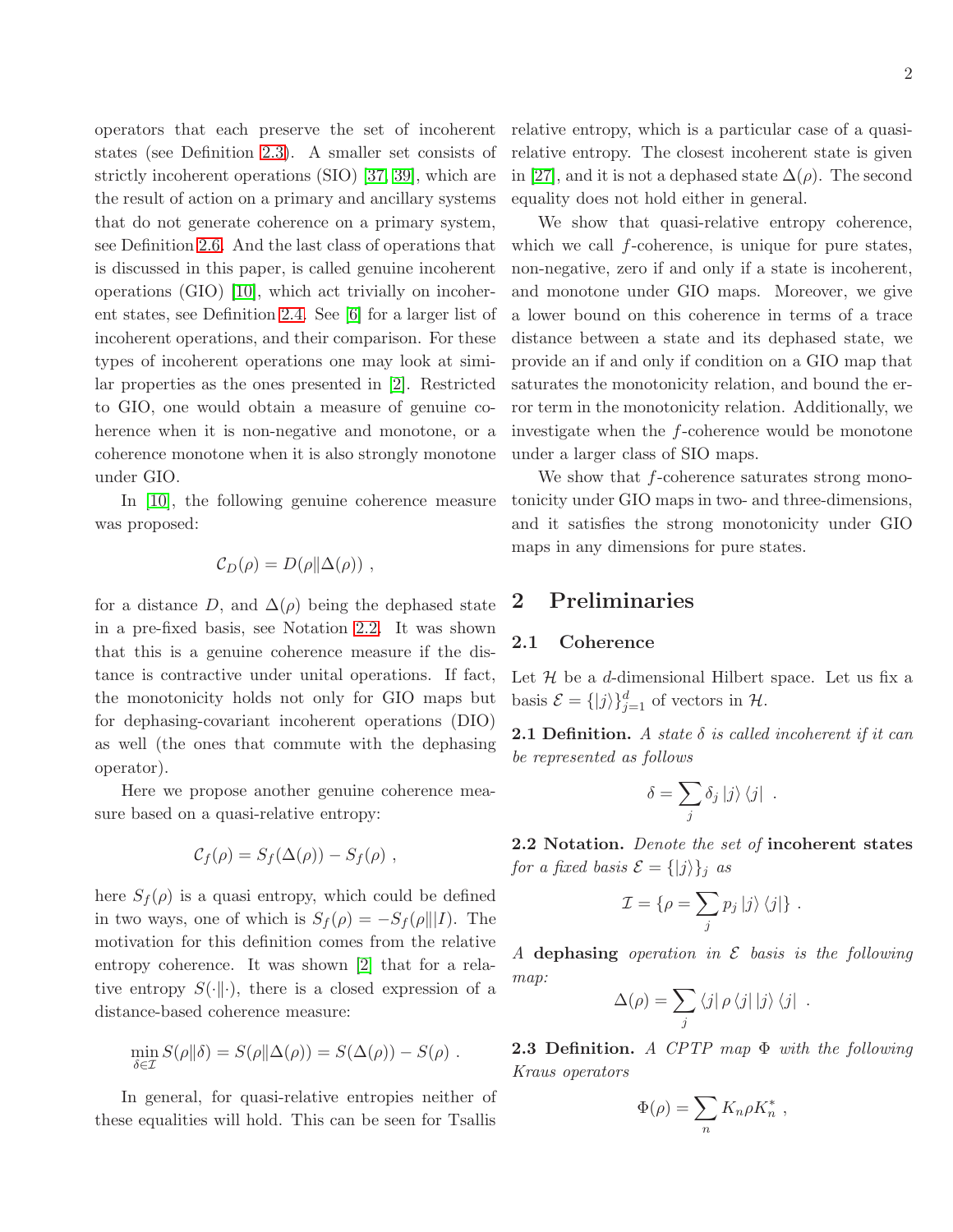is called the incoherent operation (IO) or incoher- 2.4 Definition. An IO map  $\Lambda$  is called a genuinely

$$
K_n \mathcal{I} K_n^* \subset \mathcal{I}, \text{ for all } n ,
$$

besides the regular completeness relation  $\sum_n K_n^* K_n =$ 1l.

Any reasonable measure of coherence  $\mathcal{C}(\rho)$  should satisfy the following conditions

- (C1)  $\mathcal{C}(\rho) = 0$  if and only if  $\rho \in \mathcal{I}$ ;
- (C2) Non-selective monotonicity under IO maps (monotonicity)

$$
\mathcal{C}(\rho) \geq \mathcal{C}(\Phi(\rho)) \ ;
$$

• (C3) Selective monotonicity under IO maps (strong monotonicity)

$$
\mathcal{C}(\rho) \geq \sum_n p_n \mathcal{C}(\rho_n) ,
$$

where  $p_n$  and  $p_n$  are the outcomes and postmeasurement states

$$
\rho_n = \frac{K_n \rho K_n^*}{p_n}, \quad p_n = \text{Tr} K_n \rho K_n^*.
$$

•  $(C4)$  Convexity,

$$
\sum_n p_n C(\rho_n) \geq C\left(\sum_n p_n \rho_n\right) ,
$$

for any sets of states  $\{\rho_n\}$  and any probability distribution  $\{p_n\}$ .

These properties are parallel with the entanglement measure theory, where the average entanglement is not increased under the local operations and classical communication (LOCC). Notice that coherence measures that satisfy conditions  $(C3)$  and  $(C4)$  also satisfies condition (C2).

In [\[10\]](#page-11-7) a class of incoherence operations was defined, called genuinely incoherent operations (GIO) as quantum operations that preserve all incoherent states.

ent CPTP (ICPTP), when the Kraus operators satisfy **incoherent operation (GIO)** is for any incoherent state  $\delta \in \mathcal{I}$ ,

$$
\Lambda(\delta)=\delta.
$$

<span id="page-2-1"></span>An operation  $\Lambda$  is GIO if and only if all Kraus representations of  $\Lambda$  has all Kraus operators diagonal in a pre-fixed basis [\[10\]](#page-11-7).

Conditions (C2), (C3) and (C4) can be restricted to GIO maps to obtain different classes of coherence measures.

2.5 Definition. In this case, a measure of genuine coherence satisfies at least  $(G1)$  and  $(G2)$ . And if a coherence measure fulfills conditions (G1), (G2), (G3) it is called genuine coherence monotone.

A larger class of IO maps was defined in [\[37,](#page-12-9) [39\]](#page-13-4).

<span id="page-2-0"></span>**2.6 Definition.** An IO map  $\Lambda$  is called strictly incoherent operations (SIO) if its Kraus representation operator commute with dephasing, i.e. for  $\Lambda(\rho)$  =  $\sum_j K_j \rho K_j^*$ , we have for any j,

$$
K_j \Delta(\rho) K_j^* = \Delta(K_j \rho K_j^*) .
$$

Since Kraus operators of GIO maps are diagonal in  $\mathcal E$  basis, any GIO map is SIO as well, i.e. GIO  $\subset$  SIO, [\[10\]](#page-11-7).

One may consider an additional property, closely related to the entanglement theory:

• (C5) Uniqueness for pure states: for any pure state  $|\psi\rangle$  coherence takes the form:

$$
\mathcal{C}(\psi)=S(\Delta(\psi))\;,
$$

where S is the von Neumann entropy and  $\Delta$  is the dephasing operation defined as

$$
\Delta(\rho) = \sum_j \langle j | \rho | j \rangle | j \rangle \langle j |.
$$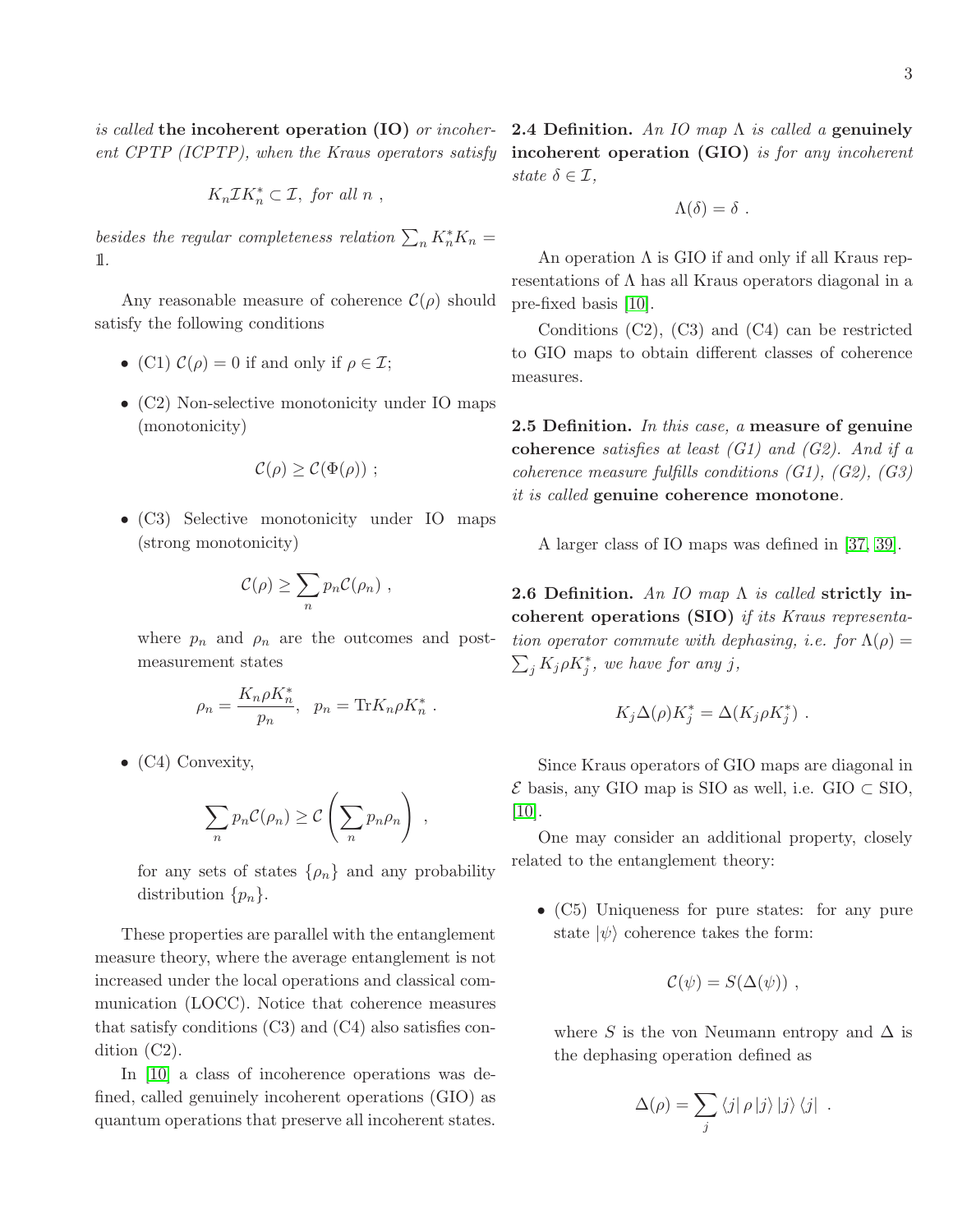Quantum quasi-relative entropy was introduced by Petz [\[23,](#page-12-14) [24\]](#page-12-15) as a quantum generalization of a classical Csiszár's  $f$ -divergence [\[8\]](#page-11-9). It is defined in the context of von Neumann algebras, but we consider only the Hilbert space setup. Let  $\mathcal H$  be a finite-dimensional Hilbert space, and  $\rho$  and  $\sigma$  be two states (given by density operators).

2.7 Definition. For strictly positive bounded operators A and B acting on a finite-dimensional Hilbert space H, and for any continuous function  $f:(0,\infty) \to \mathbb{R}$ , the quasi-relative entropy (or sometimes referred to as the f-divergence) is defined as

$$
S_f(A||B) = \text{Tr}(f(L_B R_A^{-1})A) ,
$$

where left and right multiplication operators are defined as  $L_B(X) = BX$  and  $R_A(X) = XA$ .

There is a straightforward way to calculate the quasi-relative entropy from the spectral decomposition of operators [\[16,](#page-11-10) [36\]](#page-12-16). Let A and B have the following spectral decomposition

$$
A = \sum_{j} \lambda_{j} |\phi_{j}\rangle \langle \phi_{j}|, \quad B = \sum_{k} \mu_{k} |\psi_{k}\rangle \langle \psi_{k}| \quad . \quad (2.1)
$$

the set  $\{\ket{\phi_k}\langle\psi_i|\}_{i,k}$  forms an orthonormal basis of  $\mathcal{B}(\mathcal{H})$ , the space of bounded linear operators, with respect to the Hilbert-Schmidt inner product defined as  $\langle A, B \rangle = \text{Tr}(A^*B)$ . By [\[36\]](#page-12-16), the product of left and right multiplication operators can be written as

$$
L_B R_A^{-1} = \sum_{j,k} \frac{\mu_k}{\lambda_j} P_{j,k} \tag{2.2}
$$

where  $P_{j,k} : \mathcal{B}(\mathcal{H}) \to \mathcal{B}(\mathcal{H})$  is defined by

$$
P_{j,k}(X) = |\psi_k\rangle \langle \phi_j| \langle \psi_k| X |\phi_j\rangle .
$$

The quasi-relative entropy is calculated as follows

<span id="page-3-0"></span>
$$
S_f(A||B) = \sum_{j,k} \lambda_j f\left(\frac{\mu_k}{\lambda_j}\right) |\langle \psi_k | \phi_j \rangle|^2.
$$
 (2.3)

<span id="page-3-1"></span>**2.8 Theorem.**  $(23)$  For states, i.e. trace one positive density matrices  $\rho$  and  $\sigma$ , the quasi-relative entropy is bounded below by

$$
S_f(\rho\|\sigma) \ge f(1).
$$

The equality happens for a non-linear function f if and only if  $\rho = \sigma$ .

It is natural to require the quasi-relative entropy to be zero for equal state, and therefore we assume throughout the paper that  $f(1) = 0$ .

For an operator convex function,  $f$ , the quasirelative entropy is jointly convex and monotone under CPTP maps [\[16\]](#page-11-10). The equality in monotonicity holds if and only if the map is reversible on these two states, i.e. for two states  $\rho$  and  $\sigma$  with supp  $\rho \subset \text{supp }\sigma$ , and a CPTP map  $\Lambda$ , the equality

$$
S_f(\rho\|\sigma) = S_f(\Lambda(\rho)\|\Lambda(\sigma))
$$

is satisfied if and only if

$$
\mathcal{R}_{\sigma}(\Lambda(\rho))=\rho ,
$$

where  $\mathcal{R}_{\sigma}$  is the Petz's recovery map defined as

<span id="page-3-2"></span>
$$
\mathcal{R}_{\sigma}(\omega) = \sigma^{1/2} \Lambda^* \left( \Lambda(\sigma)^{-1/2} \omega \Lambda(\sigma)^{-1/2} \right) \sigma^{1/2} . \quad (2.4)
$$

**2.9 Assumption.** Throughout the paper we will assume that the function f is operator convex and  $f(1) =$ 0.

For any function f, its transpose  $\tilde{f}$  is defined as

$$
\tilde{f}(x) = xf\left(\frac{1}{x}\right), x \in (0.\infty).
$$

The transpose  $\tilde{f}$  of an operator convex function f on  $(0, \infty)$  is operator convex again, [\[16\]](#page-11-10). From  $(2.3)$  it follows that

$$
S_{\tilde{f}}(\rho\|\sigma)=S_f(\sigma\|\rho).
$$

**2.10 Example.** For  $f(x) = -\log x$ , the quasi-relative entropy becomes the Umegaki relative entropy

$$
S_{-\log}(\rho||\sigma) = S(\rho||\sigma) = \text{Tr}(\rho \log \rho - \rho \log \sigma) .
$$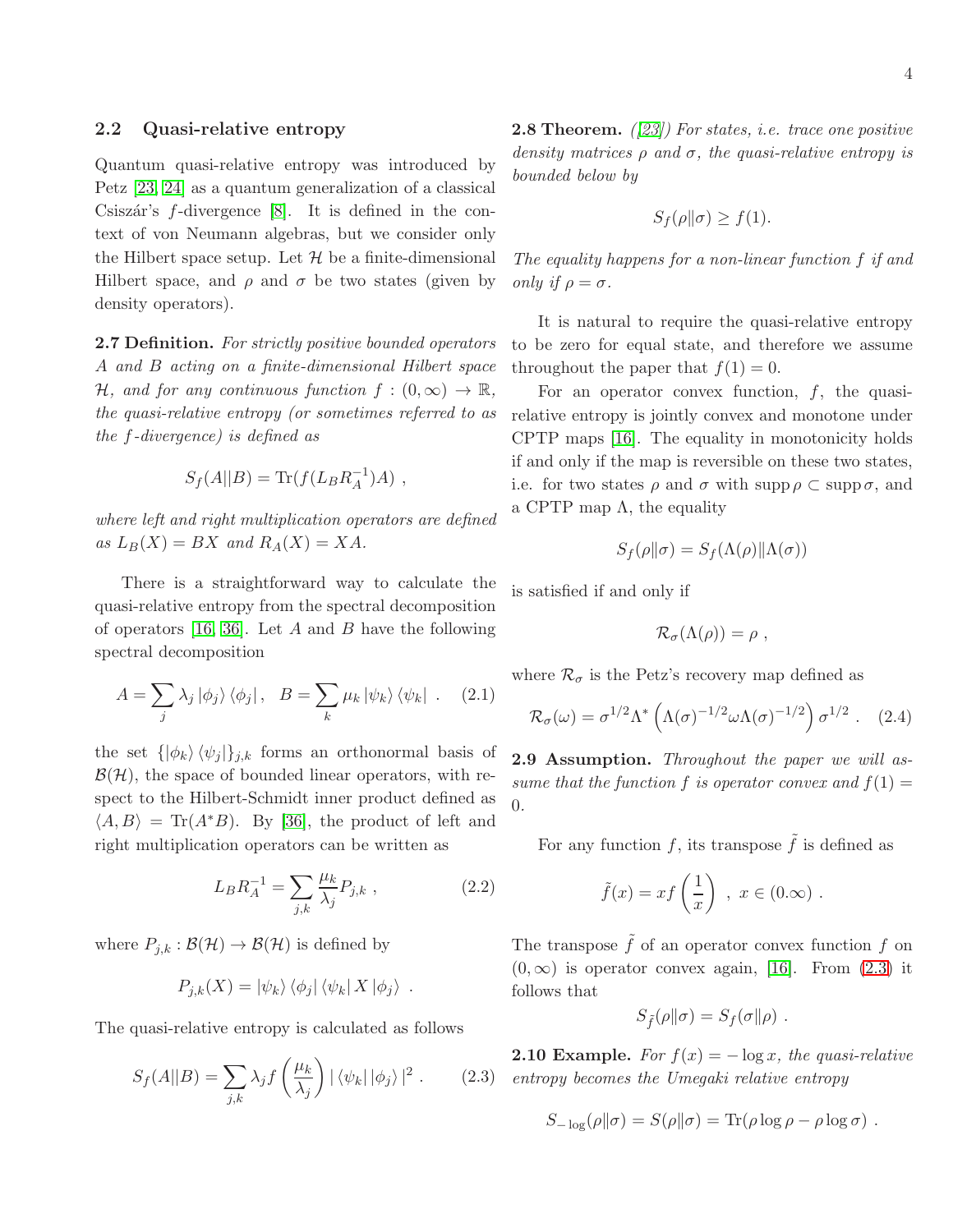**2.11 Example.** For  $p \in (-1,1)$  and  $p \neq 0$  let us take a transpose function)  $xf(1/x)$  is convex for a convex the function

$$
f_p(x) := \frac{1}{p(1-p)}(1-x^p) ,
$$

which is operator convex. The quasi-relative entropy for this function is calculated to be

$$
S_{f_p}(\rho || \sigma) = \frac{1}{p(1-p)} (1 - \text{Tr}(\sigma^p \rho^{1-p})) .
$$

**2.12 Example.** For  $p \in (-1, 1)$  take  $q = 1-p \in (0, 2)$ , the function

$$
f_q(x) = \frac{1}{1-q}(1 - x^{1-q})
$$

is operator convex. The quasi-relative entropy for function is known as Tsallis q-entropy

$$
S_q(\rho||\sigma) = \frac{1}{1-q} \left(1 - \text{Tr}(\rho^q \sigma^{1-q})\right) .
$$

# 3 f-entropy

For a convex, operator monotone decreasing function f, such that  $f(1) = 0$ , define entropy two ways.

#### **3.1 Definition.** The f-entropy is defied as

<span id="page-4-2"></span>
$$
S_f(\rho) := f(1/d) - S_f(\rho || I/d) . \tag{3.1}
$$

<span id="page-4-3"></span>
$$
\hat{S}_f(\rho) := -S_f(\rho || I) . \qquad (3.2)
$$

Let us use a notation  $\tilde{S}_f$  for either  $S_f$  or  $\hat{S}_f$ .

**3.2 Theorem.** f-entropy is non-negative, and is zero on pure states.

*Proof.* Let  $\{\lambda_i\}$  be the eigenvalues of  $\rho$ . Then from [\(2.3\)](#page-3-0) we have

<span id="page-4-0"></span>
$$
S_f(\rho) = f(1/d) - \sum_j \lambda_j f\left(\frac{1}{d\lambda_j}\right) ,\qquad(3.3)
$$

and

<span id="page-4-1"></span>
$$
\hat{S}_f(\rho) = -\sum_j \lambda_j f\left(\frac{1}{\lambda_j}\right) \tag{3.4}
$$

A sequence of eigenvalues  $\{\lambda_i\}$  is majorized by a sequence  $\{1, 0, \ldots, 0\}$ . Since a perspective function (or function  $f$  [\[16\]](#page-11-10), this implies that by results on Schurconcavity [\[14,](#page-11-11) [21,](#page-12-17) [29\]](#page-12-18) we have

$$
\sum_j \lambda_j f\left(\frac{1}{d\lambda_j}\right) \le f(1/d) .
$$

Here, if needed, we adopt a convention  $0 \cdot \pm \infty := 0$  $|15|$ .

Since f is monotonically decreasing and  $f(1) = 0$ , for any  $0 \leq \lambda_j \leq 1$ ,  $f\left(\frac{1}{\lambda_j}\right)$  $\left(\frac{1}{\lambda_j}\right) \leq 0$ . Thus,  $\hat{S}_f \geq 0$ .

When  $\rho = |\Psi\rangle \langle \Psi|$  is a pure state, there is only one eigenvalue  $\lambda = 1$ . Then

$$
S_f(\ket{\Psi}\bra{\Psi}) = f(1/d) - f(1/d) = 0,
$$

$$
_{\text{\it or this}}\ \ \, \text{and}\ \ \,
$$

$$
\hat{S}_f(|\Psi\rangle\langle\Psi|) = -f(1) = 0.
$$

<span id="page-4-4"></span>3.3 Theorem. The maximum value of f-entropy is reached on the maximally mixed state  $I/d$  and it is

$$
S_f(\rho) \le f(1/d) ,
$$

$$
\hat{S}_f(\rho) \leq -f(d) .
$$

*Proof.* From Theorem [2.8,](#page-3-1)  $S_f(\rho || I/d) \geq 0$ , or since f is convex, we have

$$
\sum_{j} \lambda_j f\left(\frac{1}{d\lambda_j}\right) \ge f\left(\sum_{j} \lambda_j \frac{1}{d\lambda_j}\right) = f(1) = 0.
$$

Similarly,

and

$$
\sum_{j} \lambda_j f\left(\frac{1}{\lambda_j}\right) \ge f\left(\sum_{j} \lambda_j \frac{1}{\lambda_j}\right) = f(d) .
$$

From [\(3.3\)](#page-4-0) and [\(3.4\)](#page-4-1), the result follows. Clearly, when  $\rho = I/d$ , we have  $S_f(I/d) = f(1/d) - 0 = f(1/d)$ , and from [\(3.4\)](#page-4-1) we have  $\hat{S}_f(I/d) = -f(d)$ .  $\Box$ 

**3.4 Theorem.** The f-entropies are concave in  $\rho$ . Let  $\{p_k\}$  be a probability distribution and  $\rho_k$  be some states, then for  $\rho = \sum_k p_k \rho_k$ , we have

$$
\tilde{S}_f(\rho) \geq \sum_k p_k \tilde{S}_f(\rho_k) .
$$

 $\Box$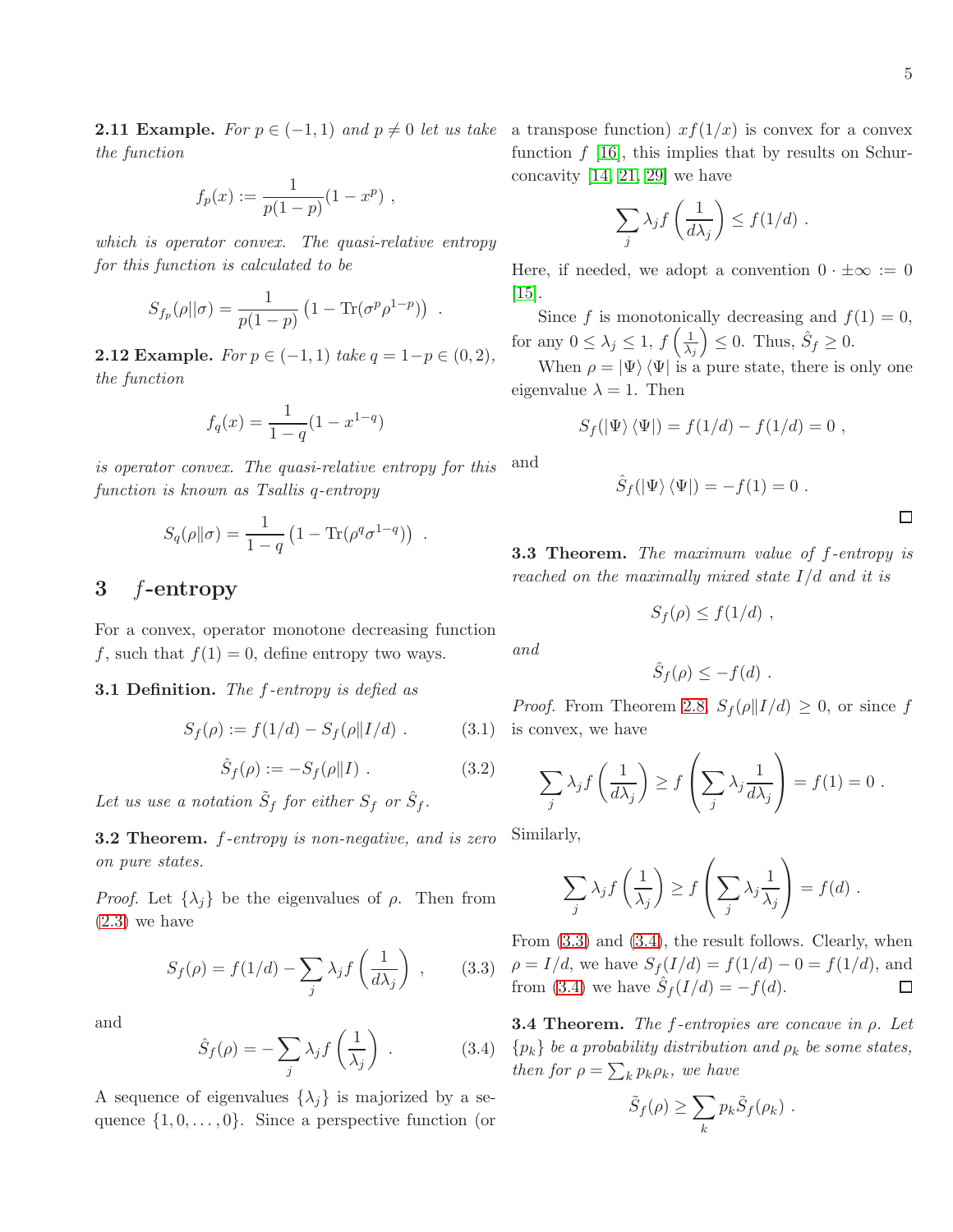Proof. This immediately follows from the joint convexity of f-divergence [\[15,](#page-11-12) [16\]](#page-11-10).  $\Box$ 

**3.5 Theorem.** The f-entropies are invariant under unitaries.

*Proof.* Since a unitary operation  $U \rho U^*$  does not change the eigenvalues of  $\rho$ , and the f-entropies are the functions of eigenvalues of  $\rho$ , this implies that fentropies are invariant under any operations that preserve eigenvalues.  $\Box$ 

<span id="page-5-0"></span>**3.6 Theorem.** The f-entropies are non-decreasing under untial CPTP maps, i.e. for any linear CPTP map  $\Lambda$ , such that  $\Lambda(I) = I$ , we have

$$
\tilde{S}_f(\Lambda(\rho)) \geq \tilde{S}_f(\rho) .
$$

*Proof.* Let us denote  $\sigma = I$  or  $\sigma = I/d$ , which corresponds to the appropriate f-entropy. Then

$$
\tilde{S}_f(\Lambda(\rho)) - \tilde{S}_f(\rho) = S_f(\rho || \sigma) - S_f(\Lambda(\rho) || \sigma)
$$
 (3.5)

$$
= S_f(\rho || \sigma) - S_f(\Lambda(\rho) || \Lambda(\sigma)) \ge 0.
$$
 (3.6)

The last equality holds since  $\Lambda$  is unital, and the inequality holds due to the monotonicity of f-divergence under CPTP maps [\[18,](#page-12-19) [23,](#page-12-14) [35\]](#page-12-20).  $\Box$ 

### 4 Measure of genuine coherence

In a d-dimensional Hilbert space  $\mathcal{H}$ , fix a basis  $\mathcal{E}$  =  $\{|j\rangle\}_{j=0}^{d-1}$ .

4.1 Definition. For any entropy function S, which is non-decreasing under CPTP maps, define coherence as follows:

$$
\mathcal{C}_S(\rho) := S(\Delta(\rho)) - S(\rho) . \tag{4.1}
$$

In particular, for any operator convex and operator monotone decreasing function  $f$ , define two  $f$ coherence measures.

**4.2 Definition.** For entropy defined in  $(3.1)$ ,

<span id="page-5-1"></span>
$$
\mathcal{C}_f(\rho) := S_f(\Delta(\rho)) - S_f(\rho) . \tag{4.2}
$$

For entropy defined in [\(3.2\)](#page-4-3),

<span id="page-5-2"></span>
$$
\hat{C}_f(\rho) := \hat{S}_f(\Delta(\rho)) - \hat{S}_f(\rho) . \qquad (4.3)
$$

Let us denote  $\tilde{\mathcal{C}}_f$  as either one  $\mathcal{C}_f$  or  $\hat{\mathcal{C}}_f$  for shortness.

If  $\{\lambda_i\}$  are the eigenvalues of  $\rho$ , and the diagonal elements of  $\rho$  in  $\mathcal E$  basis are  $\chi_j = \langle j | \rho | j \rangle$ , then from [\(3.3\)](#page-4-0) and [\(3.4\)](#page-4-1), we have

<span id="page-5-4"></span>
$$
C_f(\rho) = \sum_j \lambda_j f\left(\frac{1}{d\lambda_j}\right) - \sum_j \chi_j f\left(\frac{1}{d\chi_j}\right) , \quad (4.4)
$$

and

$$
\hat{\mathcal{C}}_f(\rho) = \sum_j \lambda_j f\left(\frac{1}{\lambda_j}\right) - \sum_j \chi_j f\left(\frac{1}{\chi_j}\right) \,. \tag{4.5}
$$

### 4.1 Example

#### 4.1.1 Log

Since  $f(x) = -\log(x)$  is operator convex, coherence measure defined above coincides with [\[2\]](#page-11-3):

<span id="page-5-3"></span>
$$
\mathcal{C}(\rho) = \hat{\mathcal{C}}_f(\rho) = S_{\log}(\Delta(\rho)) - S_{\log}(\rho) \tag{4.6}
$$

$$
= \sum_{j} \lambda_j \log \lambda_j - \sum_{j} \chi_j \log \chi_j \qquad (4.7)
$$

$$
=S(\Delta(\rho)) - S(\rho) \tag{4.8}
$$

$$
=S(\rho||\Delta(\rho))\tag{4.9}
$$

$$
= \min_{\delta \in \mathcal{I}} S(\rho \| \delta) . \tag{4.10}
$$

#### 4.1.2 Power

The function  $f(x) = \frac{1}{1-\alpha}(1-x^{1-\alpha})$  is operator convex for  $\alpha \in (0, 2)$ . The coherence monotone is then defined as

$$
\mathcal{C}_{\alpha}(\rho) = \frac{d^{\alpha-1}}{1-\alpha} \left[ \sum_{j} \chi_{j}^{\alpha} - \sum_{j} \lambda_{j}^{\alpha} \right] = d^{\alpha-1} \hat{\mathcal{C}}_{\alpha}(\rho) . \tag{4.11}
$$

# 5 Properties

#### 5.1 Uniqueness for pure states.

For any pure state coherence becomes an entropy of a dephased state:

$$
\mathcal{C}_S(\psi)=S(\Delta(\psi))\ .
$$

This holds since entropies are zero on pure states.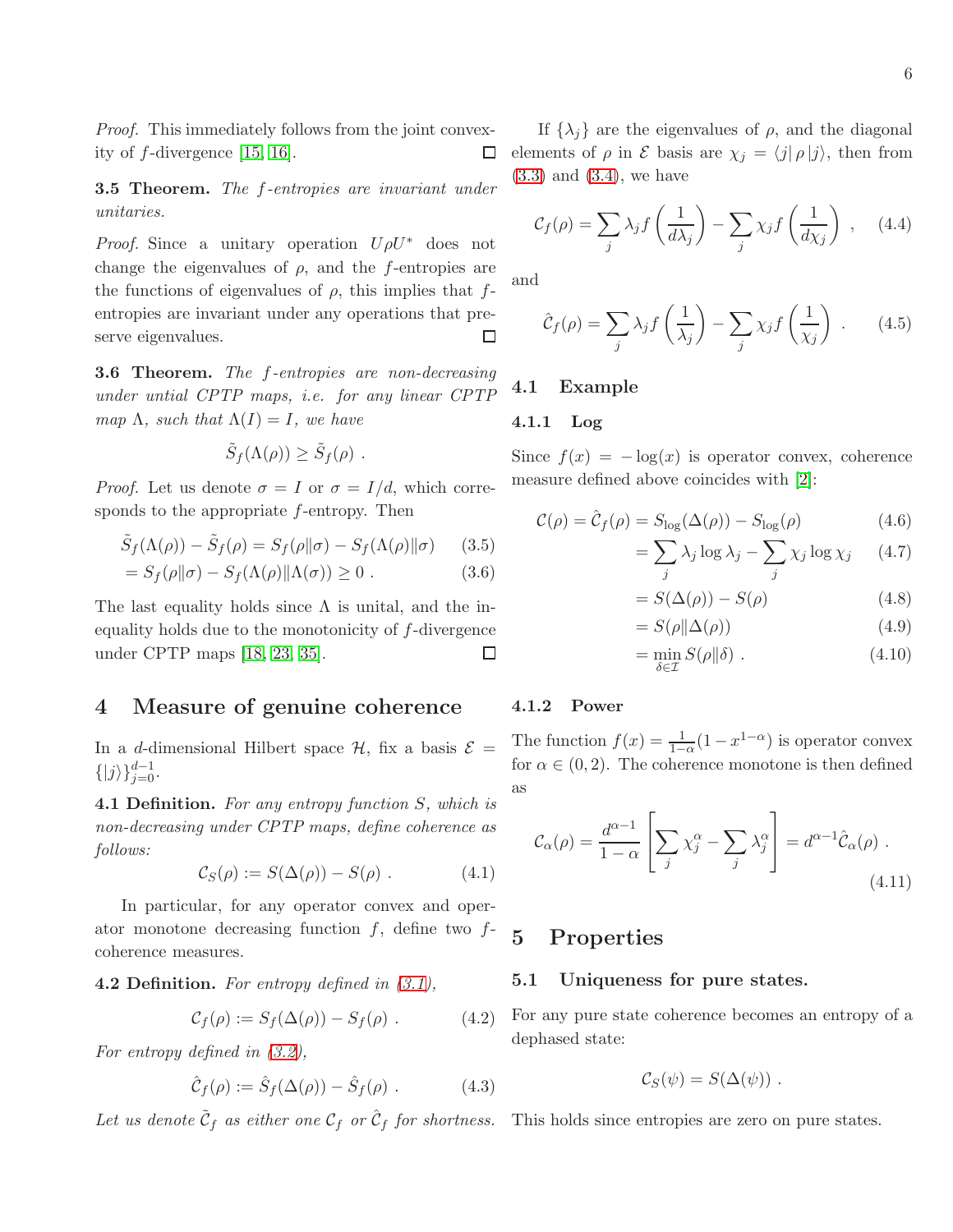### 5.2 Positivity

**5.1 Theorem.**  $\mathcal{C}_S$  and, in particular,  $\tilde{\mathcal{C}}_f$  are nonnegative.

*Proof.* By assumption  $S$  is non-decreasing under CPTP maps, it follows that  $\mathcal C$  is non-negative.

This holds for f-entropies as well due to Theorem [3.6,](#page-5-0) since the dephasing operation is unital.  $\Box$ 

Clearly, for any incoherent state  $\rho$ , coherence  $\mathcal{C}_{S}(\rho) = 0$ . Having no information on the saturation condition for a general entropy  $S$ , it is impossible to say what happens in the other direction. Consider fcoherences  $(4.2)$  and  $(4.3)$ .

**5.2 Theorem.**  $\tilde{\mathcal{C}}_f(\rho) = 0$  if and only if  $\rho \in \mathcal{I}$  is incoherent state.

Proof. In Theorem [3.6,](#page-5-0) the equality in the only inequality [\(3.6\)](#page-5-3) holds if and only if there is a recovery map R such that  $\mathcal{R}(\Delta(\rho)) = \rho$  and  $\mathcal{R}(I) = I$ , [\[15,](#page-11-12) [16\]](#page-11-10). By [\(2.4\)](#page-3-2), this map admits the following explicit form: denoting  $\sigma = I$ 

$$
\mathcal{R}_{\sigma}(\omega) = \sigma^{1/2} \Delta^* \left( \Delta(\sigma)^{-1/2} \omega \Delta(\sigma)^{-1/2} \right) \sigma^{1/2} ,
$$

where  $\Delta^*$  is a dual map of  $\Delta$ . Since  $\Delta$  is a linear unital GIO map, we have

$$
\mathcal{R}_{\sigma}(\omega) = \Delta^*(\omega) . \qquad (5.1)
$$

Therefore, condition  $\mathcal{R}_{\sigma}(\Delta(\rho)) = \rho$  implies that

$$
\rho = \Delta^*(\Delta(\rho)) . \tag{5.2}
$$

Since  $\Delta^* = \Delta$ , we have that  $\rho = \Delta(\rho)$ , which happens if and only if  $\rho \in \mathcal{I}$ . Thus,  $\mathcal{C}_f(\rho) = 0 = \hat{\mathcal{C}}_f(\rho)$  if and only if  $\rho \in \mathcal{I}$ .  $\Box$ 

A strengthening of the monotonicity inequality for f-divergence was presented in [\[4\]](#page-11-13). Using this result, we obtain the following lower bound on f-coherence.

**5.3 Theorem.** Let f be an operator monotone decreasing function, and  $T > 0$ . Suppose for some constant  $c > 0$ , there is a constant  $C > 0$  so that  $dt \leq CT^{2c}d\mu_f(t)$  for  $t \in [T^{-1},T]$ . Then there is an explicitly computable constant  $K_f(\rho)$  depending only on

the smallest non-zero eigenvalue of  $\rho$ , C and c, such that,

$$
C_f(\rho) \ge K_f(\rho) \|\rho - \Delta(\rho)\|_1^{4(1+c)} . \tag{5.3}
$$

Here,  $||A||_1 = \text{Tr}|A| = \text{Tr}\sqrt{A^*A}$  is the trace-norm of an operator.

From this inequality, the above condition of a zero coherence becomes apparent, i.e.  $C_f(\rho) = 0$  if and only if  $\rho \in \mathcal{I}$ .

The upper bound given below extends the upper bound for a relative entropy of coherence [\[2\]](#page-11-3) to any f-coherence.

**5.4 Theorem.** The coherence is upper bounded by

$$
\mathcal{C}_f(\rho) \leq f(1/d) ,
$$

and

$$
\hat{\mathcal{C}}_f(\rho) \leq -f(d) \; .
$$

The maximum value is reached for a maximally coherent pure state  $\rho = \ket{\psi}\bra{\psi}$ , with  $\ket{\psi} = \frac{1}{\sqrt{\pi}}$  $\frac{1}{d}\sum_j|j\rangle.$ 

Proof. This follows from the upper bound on the fentropy Theorem [3.3,](#page-4-4) and the definition of coherence

$$
\tilde{C}_f(\rho) = \tilde{S}_f(\Delta(\rho)) - \tilde{S}_f(\rho) .
$$

For a pure state the entropy is zero,  $\tilde{S}_f(\ket{\psi}\bra{\psi}) = 0$ . The dephasing operation applied to the state  $|\psi\rangle$  = √ 1  $\frac{1}{d} \sum_j |j\rangle$  gives a maximally mixed state  $I/d$ . The theorem follows from the fact that the entropy is maximal on maximally mixed state.  $\Box$ 

#### 5.3 Monotonicity

**5.5 Theorem.**  $\mathcal{C}_S$  and, in particular,  $\tilde{\mathcal{C}}_f$  is monotone under GIO.

*Proof.* Any GIO map  $\Lambda$  is also SIO, and, in particular, Λ commutes with the dephasing operation. Therefore,  $\Delta(\Lambda(\rho)) = \Lambda(\Delta(\rho)) = \Delta(\rho)$ , the last equality is due to the fact that  $\Delta(\rho) \in \mathcal{I}$  and  $\Lambda$  as GIO preserves incoherent states. Therefore,

$$
C_S(\rho) - C_S(\Lambda(\rho)) \tag{5.4}
$$

$$
= S(\Delta(\rho)) - S(\rho) - S(\Delta(\Lambda(\rho))) + S(\Lambda(\rho)) \quad (5.5)
$$

$$
=S(\Lambda(\rho)) - S(\rho) \tag{5.6}
$$

<span id="page-6-0"></span>
$$
\geq 0 \tag{5.7}
$$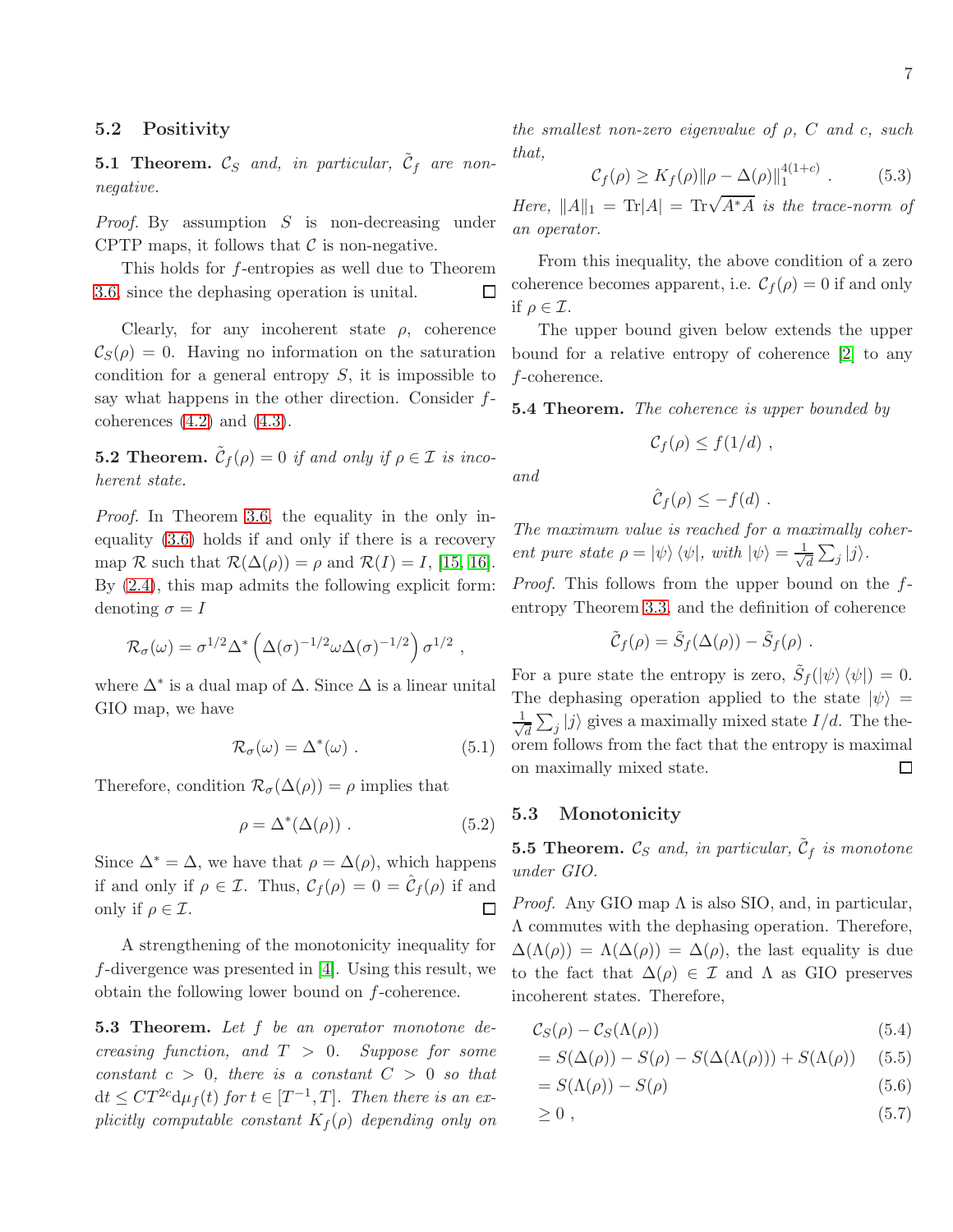since  $\Lambda$  is a CPTP map and S is non-increasing under CPTP maps. For f-coherences, the last inequality holds to the Theorem [3.6](#page-5-0) since a GIO map is unital.  $\Box$ 

**5.6 Theorem.** For GIO map  $\Lambda$ , the equality

$$
\tilde{\mathcal{C}}_f(\rho) = \tilde{\mathcal{C}}_f(\Lambda(\rho))
$$

happens if and only if any Kraus representation of This implies that for every n, m such that  $\langle n | \rho | m \rangle \neq 0$  $\Lambda(\rho)$  =  $\sum_j K_j \rho K_j^*$  mush have operators  $K_j$  =  $\sum_{n} k_{jn} |n\rangle \langle n|$  that satisfy: for any  $n, m$  such that  $\langle n | \rho | m \rangle \neq 0$ , it must be that

$$
\left| \sum_{j} \overline{k_{jn}} k_{jm} \right|^2 = 1.
$$

Proof. Similarly, to the positivity section, equality in  $(5.7)$  happens if and only if there is a recovery map  $\mathcal R$ such that  $\mathcal{R}(\Lambda(\rho)) = \rho$  and  $\mathcal{R}(I) = I$ , [\[15,](#page-11-12) [16\]](#page-11-10). By [\(2.4\)](#page-3-2), this map admits the following explicit form: denoting  $\sigma = I$ 

$$
\mathcal{R}_{\sigma}(\omega) = \sigma^{1/2} \Lambda^* \left( \Lambda(\sigma)^{-1/2} \omega \Lambda(\sigma)^{-1/2} \right) \sigma^{1/2} ,
$$

where  $\Lambda^*$  is a dual map of  $\Lambda$ . Since  $\Lambda$  is a linear unital GIO map, we have

$$
\mathcal{R}_{\sigma}(\omega) = \Lambda^*(\omega) \ . \tag{5.8}
$$

Therefore, condition  $\mathcal{R}_{\sigma}(\Lambda(\rho)) = \rho$  implies that

$$
\rho = \Lambda^*(\Lambda(\rho)) . \tag{5.9}
$$

Denote a Kraus representation of  $\Lambda$  as  $\Lambda(\rho)$  =  $\sum_j K_i \rho K_j^*$ . From [\[10\]](#page-11-7), since  $\Lambda$  is GIO, any Kraus representation of  $\Lambda$  has diagonal operators, i.e. each  $K_j = \sum_n k_{jn} |n\rangle \langle n|$  is diagonal in basis  $\mathcal{E}$ . Since  $\sum_j K_j^* K_j = I$ , we have  $\sum_j |k_{jn}|^2 = 1$  for every *n*. The dual map is  $\Lambda^*(\rho) = \sum_j K_j^*\rho K_j$ . Therefore, [\(5.9\)](#page-7-0) becomes

$$
\rho = \sum_{ji} K_j^* K_i \rho \left( K_j^* K_i \right)^* .
$$

Writing both sides in basis  $\mathcal E$  gives

$$
\sum_{nm} \langle n | \rho | m \rangle | n \rangle \langle m |
$$
 (5.10)

$$
= \sum_{nm} \sum_{ij} \overline{k_{jn}} k_{in} k_{jm} \overline{k_{im}} \langle n | \rho | m \rangle | n \rangle \langle m | \qquad (5.11)
$$

$$
= \sum_{nm} \left| \sum_{j} \overline{k_{jn}} k_{jm} \right|^2 \langle n | \rho | m \rangle |n \rangle \langle m | . \qquad (5.12)
$$

we have

<span id="page-7-1"></span>
$$
\left| \sum_{j} \overline{k_{jn}} k_{jm} \right|^2 = 1 . \tag{5.13}
$$

This clearly confirms that any incoherent state saturates monotonicity for GIO maps.

If  $\rho$  is a coherent state, i.e. there exist  $n, m$  such that  $\langle n | \rho | m \rangle \neq 0$ , to saturate monotonicity the map Λ should satisfy [\(5.13\)](#page-7-1). Note that by Cauchy-Schwarz inequality we have

$$
\left| \sum_{j} \overline{k_{jn}} k_{jm} \right|^2 \leq \sum_{j} |k_{jn}|^2 \sum_{j} |k_{jm}|^2 = 1.
$$

The equality above happens if and only if there exists a scalar  $\alpha_{nm} \in \mathbb{C}$  such that for any j:  $k_{jn} = \alpha_{nm} k_{jm}$ .  $\Box$ 

Applying the strengthening of monotonicity inequality for  $f$ -divergences [\[4\]](#page-11-13), we obtain a strengthening on the monotonicity inequality for f-coherence.

<span id="page-7-0"></span>**5.7 Theorem.** Let  $\Lambda$  be any GIO map. Let f be an operator monotone decreasing function, and  $T > 0$ . Suppose for some constant  $c > 0$ , there is a constant  $C > 0$  so that  $dt \leq CT^{2c} d\mu_f(t)$  for  $t \in [T^{-1}, T]$ . Then there is an explicitly computable constant  $K_f(\rho)$  depending only on the smallest non-zero eigenvalue of  $\rho$ , C and c, such that,

$$
\mathcal{C}_f(\rho) - C_f(\Lambda(\rho)) \ge K_f(\rho) \|\rho - \Lambda^*(\Lambda(\rho))\|_1^{4(1+c)}.
$$
\n(5.14)

*Proof.* Any GIO map  $\Lambda$  commutes with the dephasing operation, therefore,  $\Delta(\Lambda(\rho)) = \Lambda(\Delta(\rho)) = \Delta(\rho)$ , the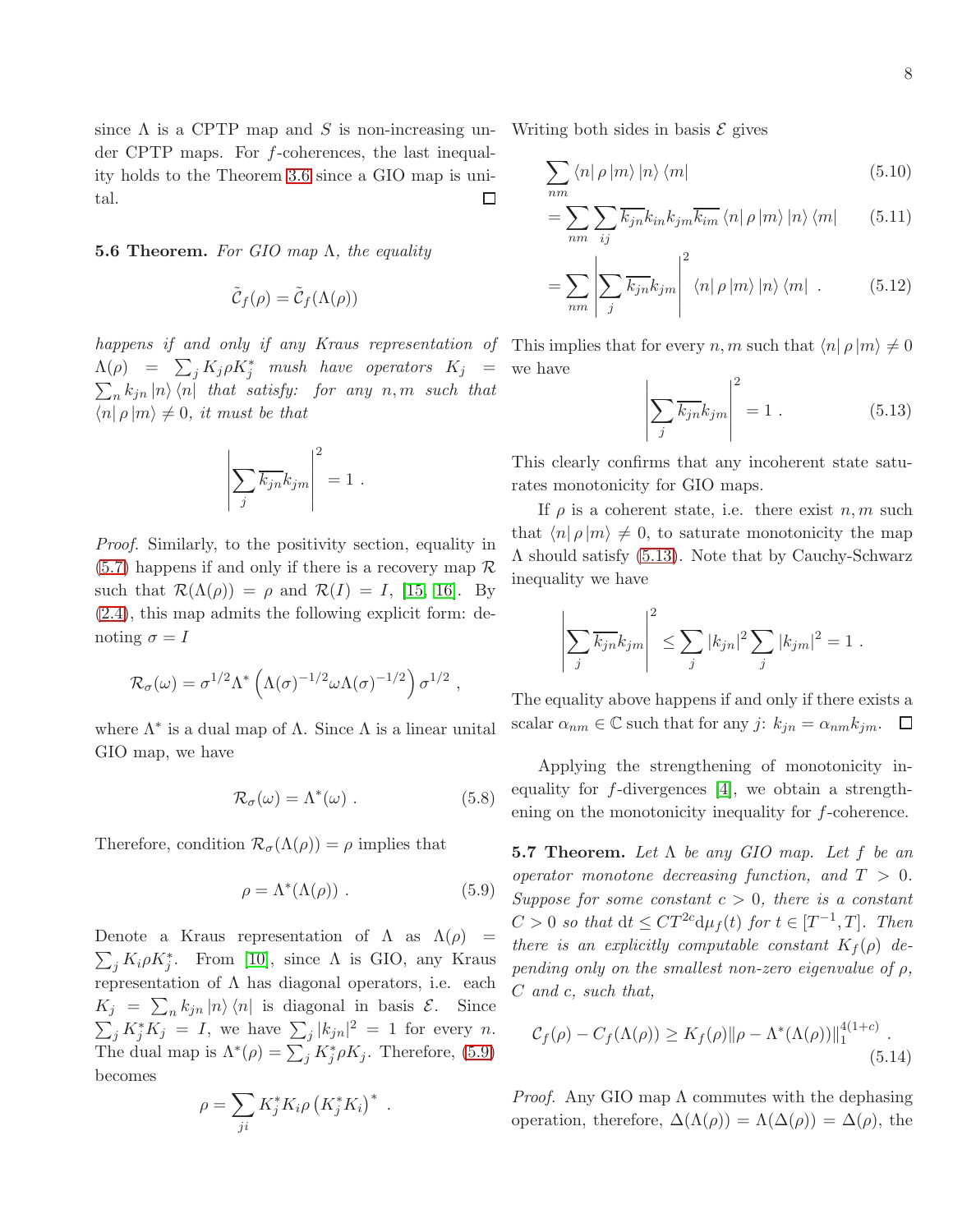,

last equality is due to the fact that  $\Delta(\rho) \in \mathcal{I}$  and  $\Lambda$  as GIO preserves incoherent states. Using this, we have and

$$
C_f(\rho) - C_f(\Lambda(\rho))
$$
\n
$$
= S_f(\Delta(\rho)) - S_f(\rho) - S_f(\Delta(\Lambda(\rho))) + S_f(\Lambda(\rho))
$$
\n(5.15)\n(5.16)

$$
=S_f(\Lambda(\rho)) - S_f(\rho) \tag{5.17}
$$

$$
=S_f(\rho||I/d) - S_f(\Lambda(\rho)||I/d)
$$
\n(5.18)

$$
=S_f(\rho||\sigma) - S_f(\Lambda(\rho)||\Lambda(\sigma)), \qquad (5.19)
$$

where  $\sigma = I/d$ , and since  $\sigma \in \mathcal{I}$  and  $\Lambda$  is GIO,  $\Lambda(\sigma) = \sigma.$ 

Applying result in [\[4\]](#page-11-13), which estimates the error in the monotonicity relation for f-divergence, leads to the desired abound.

The next theorem shows that  $\tilde{\mathcal{C}}_f$  is not in general monotone under SIO operations.

**5.8 Theorem.** If  $\tilde{\mathcal{C}}_f$  is monotone under all SIO, then for all states  $\rho$  and  $|0\rangle \in \mathcal{E}$ , we have

$$
\tilde{\mathcal{C}}_f(\rho\otimes I/d)=\tilde{\mathcal{C}}_f(\rho\otimes|0\rangle\langle0|)\ .
$$

In other words, if  $C_f$  is monotone under SIO, then for all states with eigenvalues  $\{\lambda_j\}$  and diagonal elements  $\{\chi_i\}$  in the basis  $\mathcal{E}$ , the following holds

$$
\sum_{j} \lambda_{j} f\left(\frac{1}{d\lambda_{j}}\right) - \sum_{j} \chi_{j} f\left(\frac{1}{d\chi_{j}}\right)
$$

$$
= \sum_{j} \lambda_{j} f\left(\frac{1}{d^{2} \lambda_{j}}\right) - \sum_{j} \chi_{j} f\left(\frac{1}{d^{2} \chi_{j}}\right) . \qquad (5.20)
$$

And, if  $\hat{C}_f$  is monotone under SIO, then for all states with eigenvalues  $\{\lambda_j\}$  and diagonal elements  $\{\chi_j\}$  in the basis  $\mathcal{E}$ , the following holds

$$
\sum_{j} \lambda_{j} f\left(\frac{1}{\lambda_{j}}\right) - \sum_{j} \chi_{j} f\left(\frac{1}{\chi_{j}}\right) \tag{5.21}
$$

$$
= \sum_{j} \lambda_j f\left(\frac{d}{\lambda_j}\right) - \sum_{j} \chi_j f\left(\frac{d}{\chi_j}\right) \ . \tag{5.22}
$$

 $\setminus$ 

− X j

 $\setminus$ 

*Proof.* First, note that from [\(4.4\)](#page-5-4) we have: for  $|0\rangle \in \mathcal{E}$ ,

 $d^2\lambda_j$ 

 $\lambda_j f\left(\frac{1}{n^2}\right)$ 

<span id="page-8-0"></span> $\mathcal{C}_f (\rho \otimes \ket{0}\bra{0}) = \sum$ 

j

$$
C_f(\rho \otimes I/d) = C_f(\rho) = \sum_j \lambda_j f\left(\frac{1}{d\lambda_j}\right) - \sum_j \chi_j f\left(\frac{1}{d\chi_j}\right) .
$$
\n(5.24)

Moreover,

$$
\hat{C}_f(\rho \otimes |0\rangle\langle 0|) = \hat{C}_f(\rho) = \sum_j \lambda_j f\left(\frac{1}{\lambda_j}\right) - \sum_j \chi_j f\left(\frac{1}{\chi_j}\right)
$$
\n(5.25)

and

 $\Box$ 

<span id="page-8-1"></span>
$$
\hat{\mathcal{C}}_f(\rho \otimes I/d) = \sum_j \lambda_j f\left(\frac{d}{\lambda_j}\right) - \sum_j \chi_j f\left(\frac{d}{\chi_j}\right) .
$$
 (5.26)

Let us consider two examples of  $SO\GIO$  maps. 1. Let  $\Phi(\rho) = I/d$  be the depolarizing quantum channel, which in Kraus form can be written as

$$
\Phi(\rho) = I/d = \sum_{ij=0}^{d-1} K_{ij} \rho K_{ij}^* ,
$$

where  $K_{ij} = \frac{1}{\sqrt{2}}$  $\overline{\overline{d}}\ket{i}\bra{j}$ .

Define an operation on a tensor product Hilbert space as follows

$$
\Lambda(\omega) = \sum_{ij} (I \otimes K_{ij}) \omega (I \otimes K_{ij})^* \ . \tag{5.27}
$$

<span id="page-8-2"></span>Clearly,  $\Lambda$  is not a GIO, since its Kraus operators are not diagonal in  $\mathcal{E} \otimes \mathcal{E}$  basis, or since

$$
\Lambda(\rho \otimes |0\rangle\langle 0|) = \rho \otimes \Phi(|0\rangle\langle 0|) = \rho \otimes I/d \qquad (5.28)
$$

$$
\neq \rho \otimes |0\rangle \langle 0| \in \mathcal{E} \otimes \mathcal{E} . \tag{5.29}
$$

But  $\Lambda$  is SIO, since for any  $n, m$ 

$$
(I \otimes K_{nm})(\Delta(\omega)(I \otimes K_{nm}^*)) \tag{5.30}
$$

$$
= \frac{1}{d}(I \otimes |n\rangle \langle m|) \left( \sum_{ij} \langle ij | \omega | ij \rangle |ij \rangle \langle ij| \right) (I \otimes |m\rangle \langle n|)
$$
\n(5.31)

<span id="page-8-3"></span>
$$
= \frac{1}{d} \sum_{ij} \langle ij | \omega | ij \rangle | i \rangle \langle i | \otimes | n \rangle \langle m | | j \rangle \langle j | | m \rangle \langle n |
$$

$$
(5.32)
$$

$$
\chi_j f\left(\frac{1}{d^2 \chi_j}\right) ,\n= \frac{1}{d} \sum_i \langle im | \omega | im \rangle |in \rangle \langle in | ,
$$
\n(5.32)\n(5.33)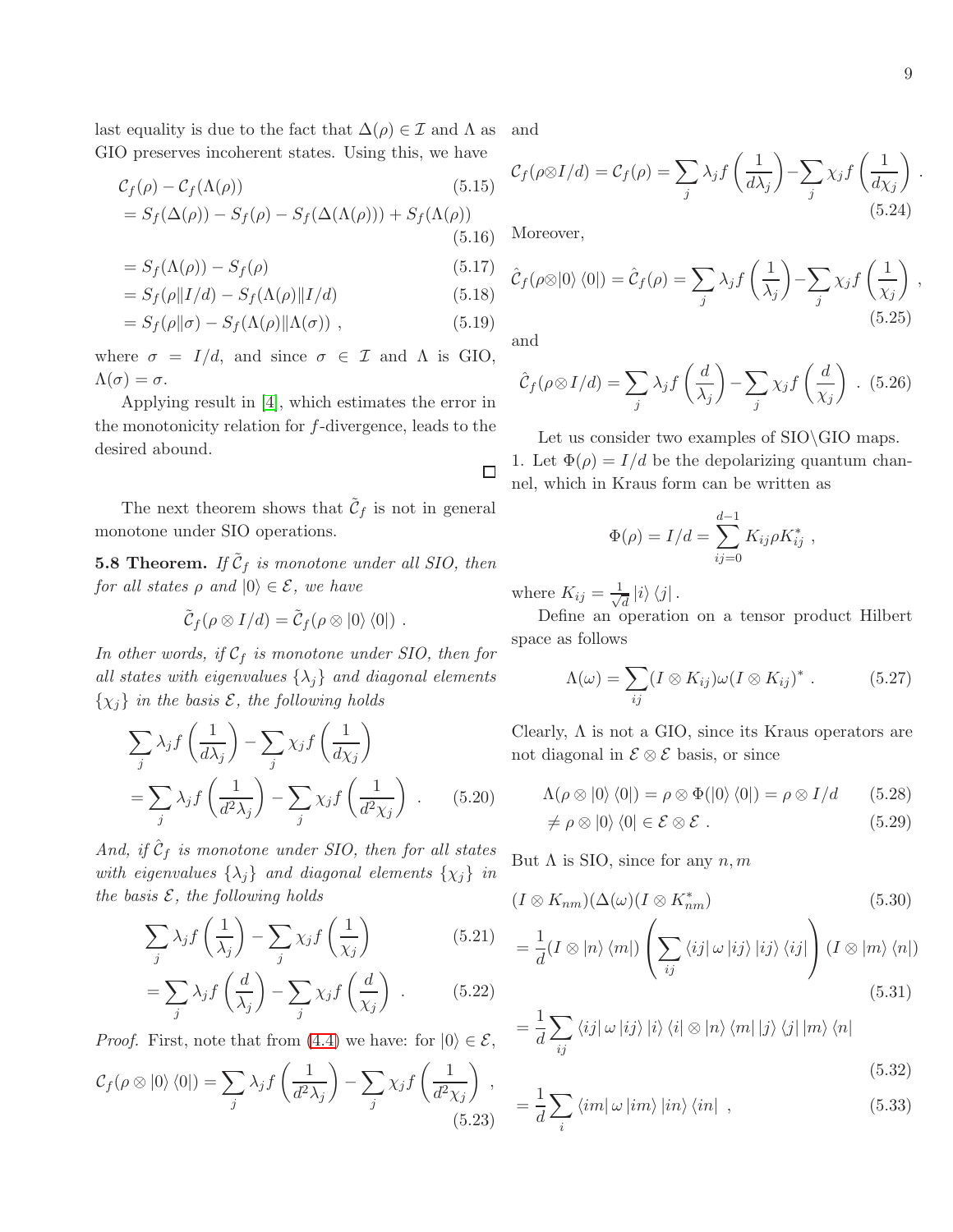and

$$
\Delta((I \otimes K_{nm})\omega(I \otimes K_{nm}^*))\tag{5.34}
$$
\n
$$
\frac{1}{N}\sum_{i=1}^{N} (I \otimes L) \left(\sum_{i=1}^{N} |I \otimes L| \right) \left(\sum_{i=1}^{N} |I \otimes L| \right) \left(\sum_{i=1}^{N} |I \otimes L| \right) \left(\sum_{i=1}^{N} |I \otimes L| \right)
$$

$$
=\frac{1}{d}\sum_{ij}\left\langle ij\right|\left(I\otimes\left|n\right\rangle\left\langle m\right|\right)\omega\left(I\otimes\left|m\right\rangle\left\langle n\right|\right)\left|ij\right\rangle\left|ij\right\rangle\left\langle ij\right|
$$
\n(5.35)

$$
=\frac{1}{d}\sum_{i}\left\langle im|\,\omega\left\vert im\right\rangle \left\vert in\right\rangle \left\langle in\right\vert \tag{5.36}
$$

Therefore,  $\Lambda$  is a SIO map.

For either  $\mathcal{C}_f$  or  $\hat{\mathcal{C}}_f$ , consider

$$
\tilde{C}_f(\Lambda(\rho \otimes |0\rangle \langle 0|)) = \tilde{C}_f(\rho \otimes \Phi(|0\rangle \langle 0|))) \tag{5.38}
$$

 $= \tilde{C}_f(\rho \otimes I/d)$  . (5.39)

2. Consider another example, let  $\Psi(\rho) = |0\rangle \langle 0|$ be the erasure channel, which in Kraus form can be written as

$$
\Psi(\rho) = |0\rangle\langle 0| = \sum_{j=0}^{d-1} K_j \rho K_j^*, \quad \text{where } K_j = |0\rangle\langle j|.
$$

Define an operation on a tensor product Hilbert space as follows

$$
M(\omega) = \sum_{j} (I \otimes K_j) \omega (I \otimes K_j)^* \ . \tag{5.40}
$$

Clearly, M is not a GIO, since its Kraus operators are not diagonal in  $\mathcal{E} \otimes \mathcal{E}$  basis, or since

$$
M(\rho \otimes I/d) = \rho \otimes \Psi(I/d) = \rho \otimes |0\rangle \langle 0| \qquad (5.41)
$$

$$
\neq \rho \otimes I/d \in \mathcal{E} \otimes \mathcal{E} \ . \tag{5.42}
$$

But  $M$  is SIO, since for any  $n$ ,

$$
(I \otimes K_n)\Delta(\omega)(I \otimes K_n^*)
$$
\n
$$
= \sum_{ij} \langle ij | \omega | ij \rangle (I \otimes |0\rangle \langle n|) |ij\rangle \langle ij | (I \otimes |n\rangle \langle 0|)
$$
\n
$$
= (5.44)
$$

$$
= \sum_{i} \langle in | \omega | in \rangle | i \rangle \langle i | \otimes | 0 \rangle \langle 0 | . \qquad (5.45)
$$

and

(5.37)

$$
\Delta ((I \otimes K_n)\omega(I \otimes K_n^*))\n= \sum_{ij} \langle ij | (I \otimes |0\rangle \langle n|) \omega(I \otimes |n\rangle \langle 0|) |ij\rangle |ij\rangle \langle ij|
$$
\n(5.46)

<span id="page-9-1"></span>
$$
(5.47)
$$

$$
=\sum_{i}\left\langle in\right|\omega\left|in\right\rangle\left|i0\right\rangle\left\langle i0\right|\ .\tag{5.48}
$$

Therefore, M is an SIO map. For either  $\mathcal{C}_f$  or  $\hat{\mathcal{C}}_f$ , consider

$$
\tilde{\mathcal{C}}_f(M(\rho \otimes I/d)) = \tilde{\mathcal{C}}_f(\rho \otimes \Psi(I/d))) \tag{5.49}
$$

$$
= \tilde{C}_f(\rho \otimes |0\rangle \langle 0|) . \qquad (5.50)
$$

<span id="page-9-0"></span>Now, compare [\(5.39\)](#page-9-0) and [\(5.50\)](#page-9-1). In order for monotonicity of f-coherence to hold under all SIO, there must be an equality

$$
\tilde{\mathcal{C}}_f(\rho\otimes I/d)=\tilde{\mathcal{C}}_f(\rho\otimes|0\rangle\langle0|)\ .
$$

Invoking [\(5.23-](#page-8-0)[5.26\)](#page-8-1) we have the result stated in the theorem.  $\Box$ 

Note that both [\(5.20\)](#page-8-2) and [\(5.22\)](#page-8-3) hold for the logarithmic function  $f(x) = -\log(x)$ , but fail for the power function  $f(x) = \frac{1}{1-\alpha}(1-x^{1-\alpha})$ . This is in line with the fact that the relative entropy of coherence is monotone under SIO, and it shows that Tsallis coherence fails monotonicity for SIO.

#### 5.4 Strong monotonicity

**5.9 Theorem.** f-coherences  $\tilde{\mathcal{C}}_f$  saturate strong monotonicity for convex mixtures of diagonal unitaries. Therefore,  $\tilde{C}_f$  saturates strong monotonicity under GIO in two- and three-dimensions.

Proof. Consider an example of GIO, which is a probabilistic mixture of diagonal unitaries: for some  $\alpha_i > 0$ , s.t.  $\sum_j \alpha_j = 1$ , define

$$
\Lambda(\rho) = \sum_j \alpha_j U_j \rho U_j^*,
$$

where for some  $\rho_{jn}$  the unitaries  $U_j$  are diagonal in  $\mathcal{E},$ i.e.

$$
U_j = \sum_n e^{i\phi_{jn}} |n\rangle \langle n|.
$$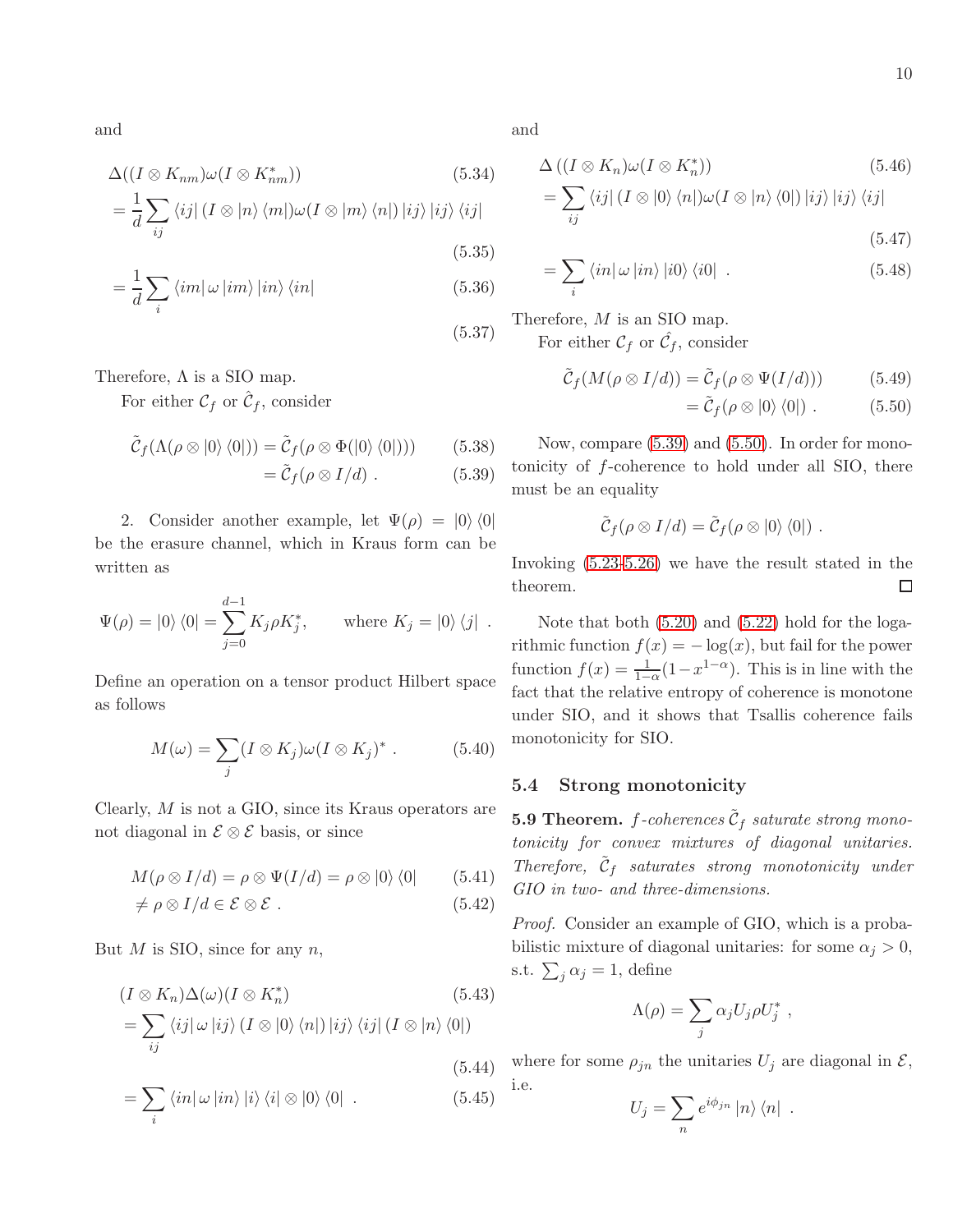In [\[10\]](#page-11-7) it has been shown that all GIO are of such form for dimensions two and three, but it is no longer the case for higher dimensions.

Note that for  $\sigma = I$  or  $\sigma = I/d$  and for all unitaries  $U$ , we have

<span id="page-10-0"></span>
$$
S_f(U\rho U^* \| \sigma) = S_f(\rho \| \sigma) . \tag{5.51}
$$

Taking  $U_j$  diagonal in  $\mathcal E$  above, it follows that

$$
\Delta(U_j \rho U_j^*) = \Delta(\rho) .
$$

Therefore,  $\tilde{\mathcal{C}}_f$  saturates the strong monotonicity under convex mixtures of diagonal unitaries:

$$
\sum_{j} \alpha_{j} \tilde{\mathcal{C}}_{f}(U_{j}\rho U_{j}^{*})
$$
\n(5.52)

$$
= \sum_{j} \alpha_{j} \left[ S_{f}(U_{j}\rho U_{j}^{*}||\sigma) - S_{f}(\Delta(U\rho U^{*})||\sigma) \right] \quad (5.53)
$$

$$
= \sum_{j} \alpha_{j} \left[ S_{f}(\rho || \sigma) - S_{f}(\Delta(\rho) || \sigma) \right]
$$
(5.54)  

$$
= \tilde{C}_{f}(\rho)
$$
(5.55)

$$
= \tilde{\mathcal{C}}_f(\rho) . \tag{5.55}
$$

5.10 Remark. Expanding the set of operations to include all unitaries (not necessarily diagonal in  $\mathcal{E}$ ), forces  $\tilde{\mathcal{C}}_f$  to be invariant under all unitaries if it is monotone under them. This results from the following observation: if  $\tilde{\mathcal{C}}_f$  is monotone under all unitaries U and all states  $\rho$ , then, since [\(5.51\)](#page-10-0) holds, it must be that

$$
S_f(\Delta(U\rho U^*)\|\sigma) \geq S_f(\Delta(\rho)\|\sigma) .
$$

But taking a unitary  $V = U^*$  and an initial state  $\omega = U \rho U^*$  above, results in the opposite inequality:

$$
S_f(\Delta(V\omega V^*)\|\sigma) = S_f(\Delta(\rho)\|\sigma)
$$
\n(5.56)

$$
\geq S_f(\Delta(U\rho U^*)\|\sigma) = S_f(\Delta(\omega)\|\sigma) . \tag{5.57}
$$

Therefore, the above inequality must be equality, which makes  $\tilde{\mathcal{C}}_f$  invariant under unitaries.

**5.11 Theorem.** For any pure state  $\rho$ , the fcoherences are strongly monotone under GIO maps in any finite dimension.

*Proof.* Let us denote  $\sigma = I$  or  $\sigma = I/d$  depending on the f-coherence we are considering. For a GIO map  $\Lambda$ with Kraus operators  $K_j$ , denote

$$
p_j = \text{Tr} K_j \rho K_j^*, \ \rho_j = \frac{1}{p_j} K_j \rho K_j^*.
$$

For a pure state  $\rho$ , states  $\rho_j$  are also pure. Therefore,

$$
\tilde{C}_f(\rho) - \sum_j p_j \tilde{C}_f(\rho_j) \tag{5.58}
$$

$$
= \sum_{j} p_j S_f(\Delta(\rho_j) \| \sigma) - S_f(\Delta(\rho) \| \sigma) . \tag{5.59}
$$

Since any GIO map is an SIO map as well, it follows that

$$
\Delta(\rho_j) = \frac{1}{p_j} K_j \Delta(\rho) K_j^*.
$$

Dephased state  $\Delta(\rho)$  is diagonal in  $\mathcal E$  basis with eigenvalues  $\chi_j$ , i.e.  $\Delta(\rho) = \sum_j \chi_j |j\rangle \langle j|$ . The fdivergence is

$$
S_f(\Delta(\rho) \| I) = \sum_n \chi_n f\left(\frac{1}{\chi_n}\right) .
$$

Kraus operators of GIO map are diagonal is  $\mathcal E$  basis,  $K_j = \sum_n k_{jn} |n\rangle \langle n|$ , with  $\sum_j |k_{jn}|^2 = 1$  for all j. Then

$$
K_j \Delta(\rho) K_j^* = \sum_n \chi_n |k_{jn}|^2 |n\rangle \langle n|.
$$

And

 $\Box$ 

$$
\sum_{j} p_j S_f(\Delta(\rho_j) || I) = \sum_{jn} \chi_n |k_{jn}|^2 f\left(\frac{p_j}{\chi_n |k_{jn}|^2}\right) .
$$

Since  $f$  is convex, we have for every  $n$ .

$$
\sum_{j} |k_{jn}|^2 f\left(\frac{p_j}{\chi_n |k_{jn}|^2}\right) \ge f\left(\sum_{j} \frac{p_j}{\chi_n}\right) \tag{5.60}
$$

$$
= f\left(\frac{1}{\chi_n}\right) \ . \tag{5.61}
$$

Similarly,

$$
S_f(\Delta(\rho) \| I/d) = \sum_n \chi_n f\left(\frac{1}{d\chi_n}\right) ,
$$

and

$$
\sum_j p_j S_f(\Delta(\rho_j) || I/d) = \sum_{jn} \chi_n |k_{jn}|^2 f\left(\frac{p_j}{d\chi_n |k_{jn}|^2}\right) .
$$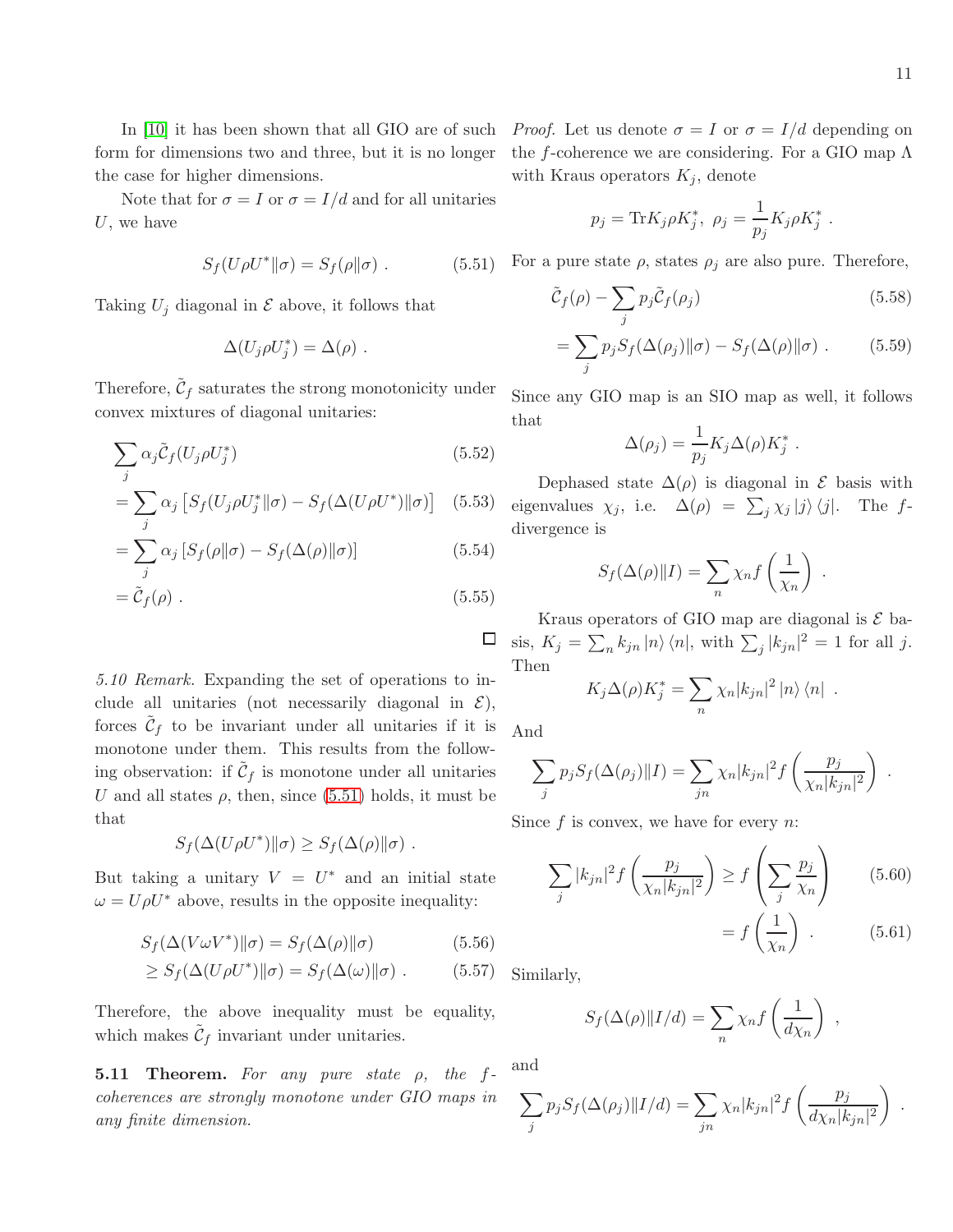Because  $f$  is convex, for any  $n$ .

$$
\sum_{j} |k_{jn}|^{2} f\left(\frac{p_{j}}{d\chi_{n}|k_{jn}|^{2}}\right) \ge f\left(\sum_{j} \frac{p_{j}}{d\chi_{n}}\right) \quad (5.62)
$$

$$
= f\left(\frac{1}{d\chi_{n}}\right) . \quad (5.63)
$$

And thus,  $\sum_j p_j S_f(\Delta(\rho_j) \| \sigma) \geq S_f(\Delta(\rho) \| \sigma)$ . Which implies that for any pure state  $\rho$ , the f-coherence is strongly monotone under GIO:

$$
\tilde{C}_f(\rho) \geq \sum_j p_j \tilde{C}_f(\rho_j) .
$$

 $\Box$ 

Data sharing not applicable to this article as no datasets were generated or analysed during the current study.

Acknowledgments. A. V. is supported by NSF grants DMS-1812734 and DMS-2105583.

### <span id="page-11-0"></span>References

- <span id="page-11-3"></span>[1] Aberg, J. (2014). Catalytic coherence. Phys. Rev. Lett. 113, 150402
- [2] Baumgratz, T., Cramer, M., Plenio, M. B. (2014). Quantifying coherence. Physical review letters, 113(14), 140401
- [3] Bromley, T. R., Cianciaruso, M., Adesso, G. (2015). Frozen quantum coherence. Physical review letters, 114(21), 210401.
- <span id="page-11-13"></span>[4] Carlen, E. A., Vershynina, A. (2018). Recovery and the data processing inequality for quasientropies. IEEE Transactions on Information Theory, 64(10), 6929-6938.
- <span id="page-11-5"></span>[5] Chitambar, E., Gour, G. (2016). Critical examination of incoherent operations and a physically consistent resource theory of quantum coherence. Physical review letters, 117(3), 030401
- <span id="page-11-8"></span>[6] Chitambar, E., Gour, G. (2016). Comparison of incoherent operations and measures of coherence. Physical Review A, 94(5), 052336.
- <span id="page-11-4"></span>[7] Chitambar, E., Hsieh, M. H. (2016). Relating the resource theories of entanglement and quantum coherence. Physical review letters, 117(2), 020402
- <span id="page-11-9"></span>[8] Csiszár, I. (1967). Information-type measures of difference of probability distributions and indirect observation. studia scientiarum Mathematicarum Hungarica, 2, 229-318.
- <span id="page-11-1"></span>[9] Cwikliski, P., Studziski, M., Horodecki, M., Oppenheim, J. (2015). Limitations on the evolution of quantum coherences: towards fully quantum second laws of thermodynamics. Physical review letters, 115(21), 210403
- <span id="page-11-7"></span>[10] De Vicente, J. I., Streltsov, A. (2016). Genuine quantum coherence. Journal of Physics A: Mathematical and Theoretical, 50(4), 045301.
- [11] Dey, P. K., Chakraborty, D., Char, P., Chattopadhyay, I., Sarkar, D. (2019). Structure of POVM based Resource Theory of Coherence. arXiv preprint [arXiv:1908.01882.](http://arxiv.org/abs/1908.01882)
- <span id="page-11-6"></span>[12] Du, S., Bai, Z., Guo, Y. (2015). Conditions for coherence transformations under incoherent operations. Physical Review A, 91(5), 052120
- <span id="page-11-2"></span>[13] Glauber, R. J. (1963). Coherent and incoherent states of the radiation field. Physical Review, 131(6), 2766
- <span id="page-11-11"></span>[14] Hardy, G. H., J. E. Littlewood, and G. Pólya (1929). Some simple inequalities satisfied by convex function. Messenger Math. 58, 145? 152.
- <span id="page-11-12"></span>[15] Hiai, F., Mosonyi, M., Petz, D., Bény, C. (2011). Quantum f-divergences and error correction. Reviews in Mathematical Physics, 23(07), 691-747
- <span id="page-11-10"></span>[16] Hiai, F., Mosonyi, M. (2017). Different quantum f-divergences and the reversibility of quantum operations. Reviews in Mathematical Physics, 29(07), 1750023.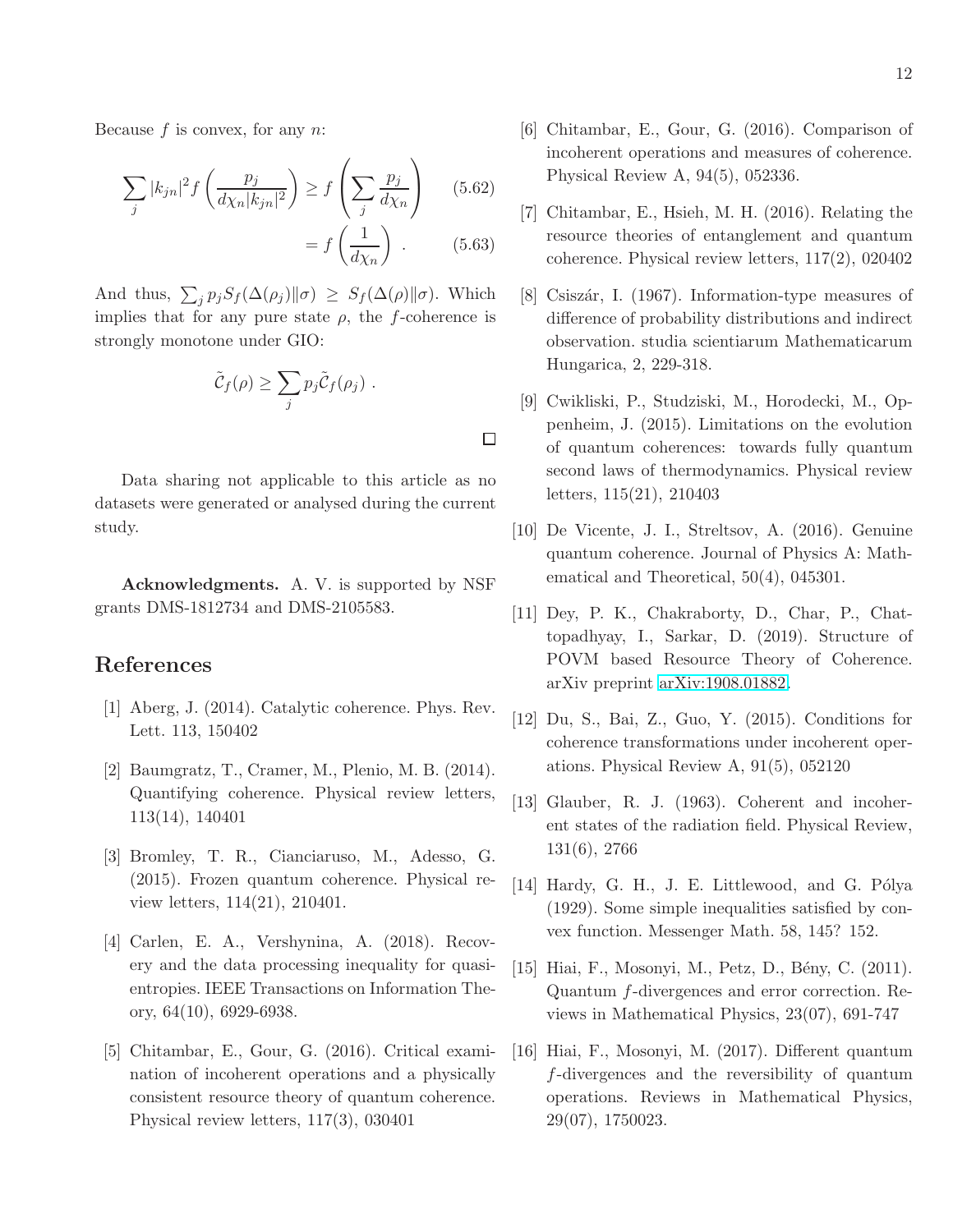- <span id="page-12-10"></span>[17] Hu, M. L., Hu, X., Wang, J., Peng, Y., Zhang, Y. R., Fan, H. (2018). Quantum coherence and geometric quantum discord. Physics Reports, 762, 1-100
- <span id="page-12-19"></span>[18] Lesniewski, A., Ruskai, M. B. (1999). Monotone Riemannian metrics and relative entropy on noncommutative probability spaces. Journal of Mathematical Physics, 40(11), 5702-5724.
- <span id="page-12-0"></span>[19] Lostaglio, M., Jennings, D. Rudolph, T. Description of quantum coherence in thermodynamic processes requires constraints beyond free energy. Nat. Commun. 6, 6383 (2015)
- <span id="page-12-11"></span>[20] Ma, J., Yadin, B., Girolami, D., Vedral, V., Gu, M. (2016). Converting coherence to quantum correlations. Physical review letters, 116(16), 160407
- <span id="page-12-17"></span>[21] Marshall, A. W., Olkin, I., Arnold, B. C. (2010). Doubly Stochastic Matrices. In Inequalities: Theory of Majorization and Its Applications (pp. 29- 77). Springer, New York, NY.
- <span id="page-12-3"></span>[22] Piani, M., Cianciaruso, M., Bromley, T. R., Napoli, C., Johnston, N., Adesso, G. (2016). Robustness of asymmetry and coherence of quantum states. Physical Review A, 93(4), 042107
- <span id="page-12-14"></span>[23] Petz, D. (1985). Quasi-entropies for states of a von Neumann algebra. Publications of the Research Institute for Mathematical Sciences, 21(4), 787- 800.
- <span id="page-12-15"></span>[24] Petz, D. (1986). Quasi-entropies for finite quantum systems. Reports on mathematical physics,  $23(1), 57-65.$
- <span id="page-12-7"></span>[25] Radhakrishnan, C., Parthasarathy, M., Jambulingam, S., Byrnes, T. (2016). Distribution of quantum coherence in multipartite systems. Physical review letters, 116(15), 150504
- <span id="page-12-4"></span>[26] Rana, S., Parashar, P., Lewenstein, M. (2016). Trace-distance measure of coherence. Physical Review A, 93(1), 012110
- <span id="page-12-5"></span>[27] Rastegin, A. E. (2016). Quantum-coherence quantifiers based on the Tsallis relative  $\alpha$  entropies. Physical Review A, 93(3), 032136
- <span id="page-12-1"></span>[28] Rebentrost, P., Mohseni, M., Aspuru-Guzik, A. (2009). Role of quantum coherence and environmental fluctuations in chromophoric energy transport. J. Phys. Chem. B 113, 9942
- <span id="page-12-18"></span>[29] Schur, I. (1923). Uber eine Klasse von Mittelbildungen mit Anwendungen auf die Determinantentheorie. Sitzungsberichte der Berliner Mathematischen Gesellschaft, 22(9-20), 51.
- <span id="page-12-6"></span><span id="page-12-2"></span>[30] Scully, M. O., Zubairy, M. S. (1997). Quantum Optics (Cambridge.) Ch, 4, 17
- [31] Shao, L. H., Xi, Z., Fan, H., Li, Y. (2015). Fidelity and trace-norm distances for quantifying coherence. Physical Review A, 91(4), 042120
- <span id="page-12-13"></span>[32] Streltsov, A., Adesso, G., Plenio, M. B. (2017). Colloquium: Quantum coherence as a resource. Reviews of Modern Physics, 89(4), 041003.
- <span id="page-12-8"></span>[33] Streltsov, A., Singh, U., Dhar, H. S., Bera, M. N., Adesso, G. (2015). Measuring quantum coherence with entanglement. Physical review letters, 115(2), 020403
- <span id="page-12-12"></span>[34] Tan, K. C., Kwon, H., Park, C. Y., Jeong, H. (2016). Unified view of quantum correlations and quantum coherence. Physical Review A, 94(2), 022329
- <span id="page-12-20"></span>[35] Tomamichel, M., Colbeck, R., Renner, R. (2009). A fully quantum asymptotic equipartition property. IEEE Transactions on information theory, 55(12), 5840-5847.
- <span id="page-12-16"></span><span id="page-12-9"></span>[36] Virosztek, D. (2016). Quantum entropies, relative entropies, and related preserver problems.
- [37] Winter, A., Yang, D. (2016). Operational resource theory of coherence. Physical review letters, 116(12), 120404